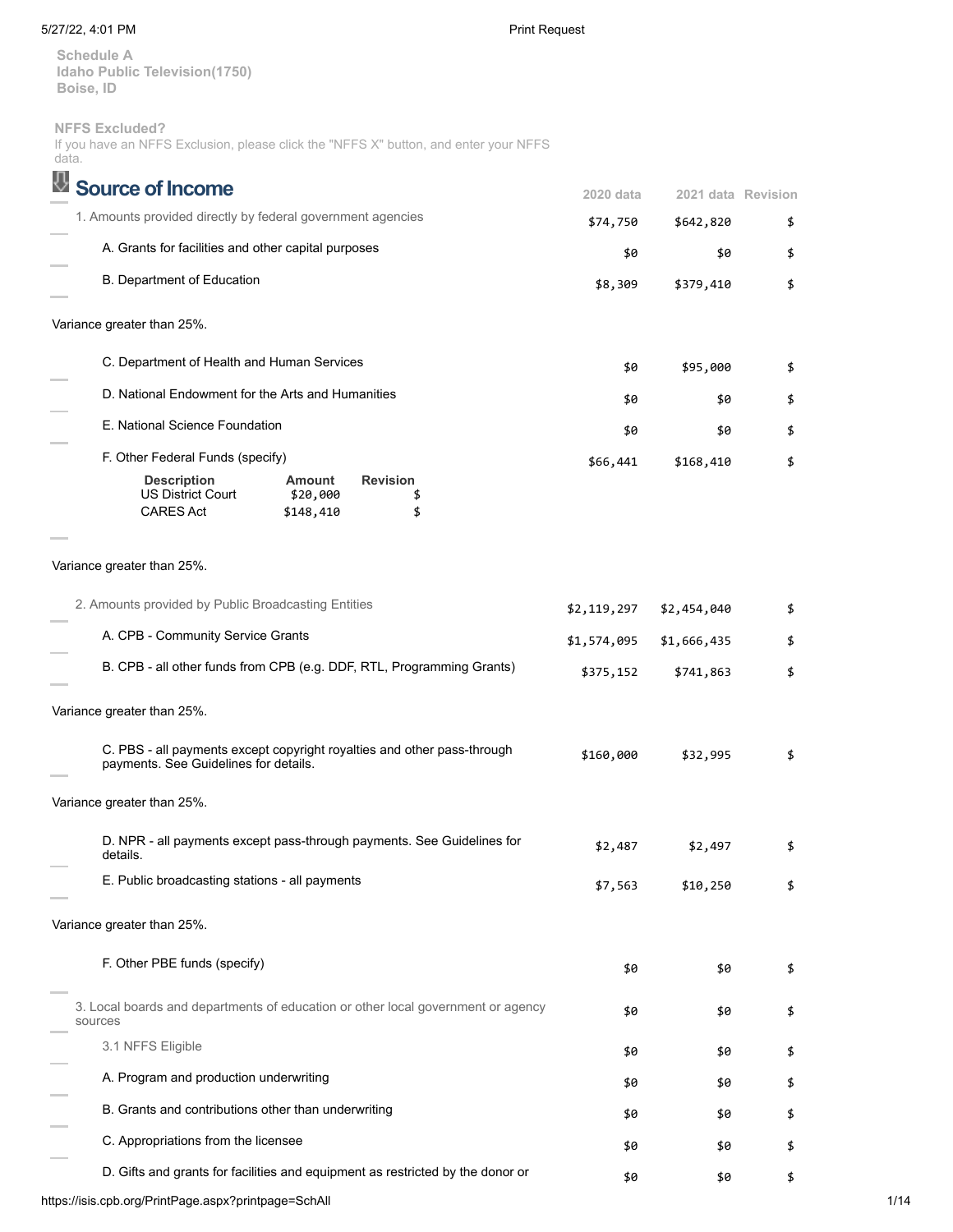| 5/27/22, 4:01 PM                                                                                                                   | <b>Print Request</b> |             |    |
|------------------------------------------------------------------------------------------------------------------------------------|----------------------|-------------|----|
| received through a capital campaign (Radio only)                                                                                   |                      |             |    |
| E. Gifts and grants received through a capital campaign but not for facilities<br>and equipment                                    | \$0                  | \$0         | \$ |
| F. Other income eligible as NFFS (specify)                                                                                         | \$0                  | \$0         | \$ |
| 3.2 NFFS Ineligible                                                                                                                | \$0                  | \$0         | \$ |
| A. Rental income                                                                                                                   | \$0                  | \$0         | \$ |
| <b>B.</b> Fees for services                                                                                                        | \$0                  | \$0         | \$ |
| C. Licensing fees (not royalties – see instructions for Line 15)                                                                   | \$0                  | \$0         | \$ |
| D. Gifts and grants for facilities and equipment as restricted by the donor or<br>received through a capital campaign (TV only)    | \$0                  | \$0         | \$ |
| E. Other income ineligible for NFFS inclusion                                                                                      | \$0                  | \$0         | \$ |
| 4. State boards and departments of education or other state government or agency<br>sources                                        | \$3,294,671          | \$2,592,603 | \$ |
| 4.1 NFFS Eligible                                                                                                                  | \$2,548,676          | \$2,412,263 | \$ |
| A. Program and production underwriting                                                                                             | \$25,500             | \$13,740    | \$ |
| Variance greater than 25%.                                                                                                         |                      |             |    |
| B. Grants and contributions other than underwriting                                                                                | \$0                  | \$0         | \$ |
| C. Appropriations from the licensee                                                                                                | \$2,523,176          | \$2,398,523 | \$ |
| D. Gifts and grants for facilities and equipment as restricted by the donor or<br>received through a capital campaign (Radio only) | \$0                  | \$0         | \$ |
| E. Gifts and grants received through a capital campaign but not for facilities<br>and equipment                                    | \$0                  | \$0         | \$ |
| F. Other income eligible as NFFS (specify)                                                                                         | \$0                  | \$0         | \$ |
| 4.2 NFFS Ineligible                                                                                                                | \$745,995            | \$180,340   | \$ |
| Variance greater than 25%.                                                                                                         |                      |             |    |
| A. Rental income                                                                                                                   | \$2,830              | \$0         | \$ |
| Variance greater than 25%.                                                                                                         |                      |             |    |
| <b>B.</b> Fees for services                                                                                                        | \$0                  | \$300       | \$ |
| C. Licensing fees (not royalties – see instructions for Line 15)                                                                   | \$0                  | \$0         | \$ |
| D. Gifts and grants for facilities and equipment as restricted by the donor or<br>received through a capital campaign (TV only)    | \$743,165            | \$180,040   | \$ |
| Variance greater than 25%.                                                                                                         |                      |             |    |
| E. Other income ineligible for NFFS inclusion                                                                                      |                      |             |    |
|                                                                                                                                    | \$0                  | \$0         | \$ |
| 5. State colleges and universities                                                                                                 | \$17,936             | \$11,500    | \$ |
| 5.1 NFFS Eligible                                                                                                                  | \$17,936             | \$11,500    | \$ |
|                                                                                                                                    |                      |             |    |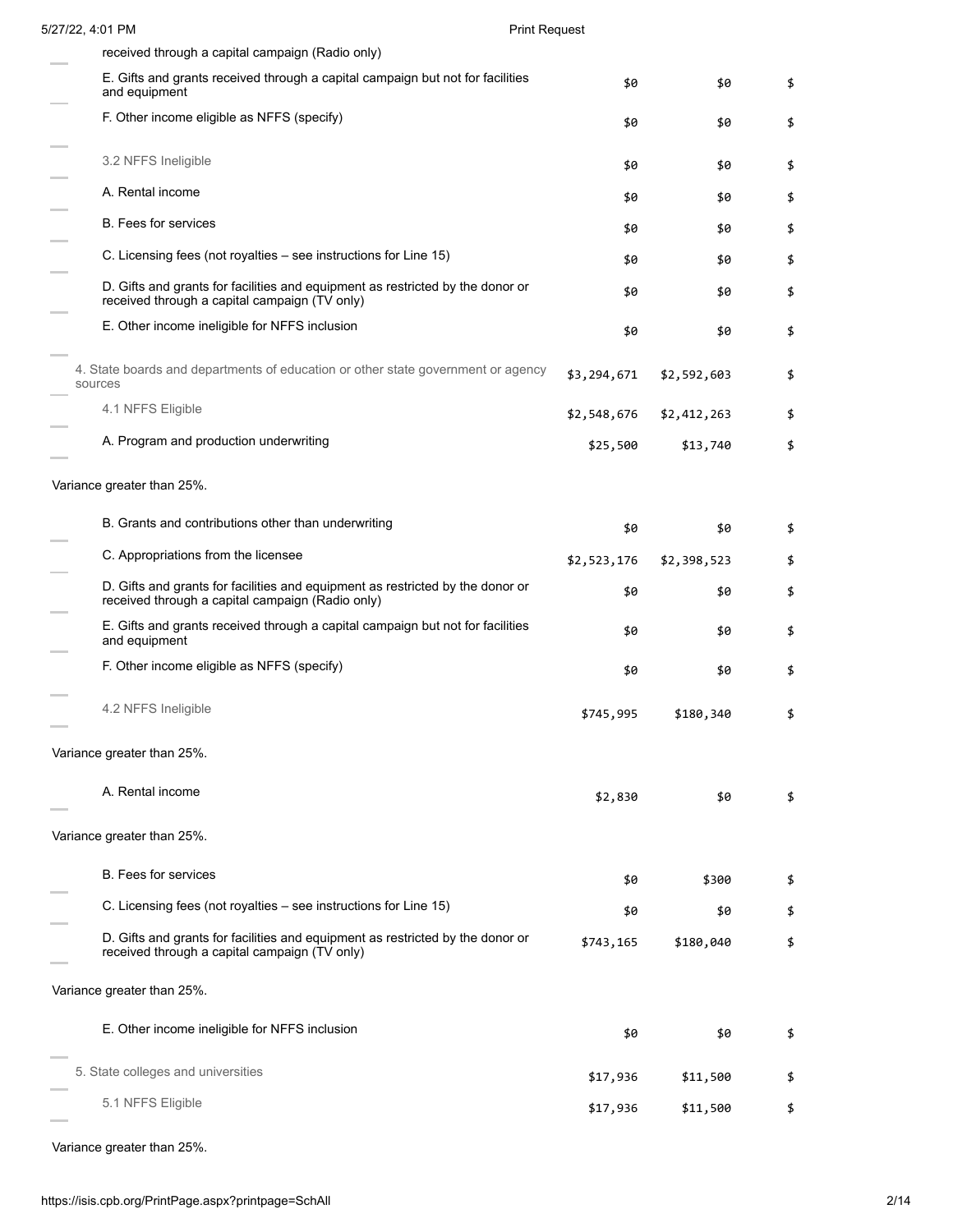| 5/27/22, 4:01 PM                                                                                                                   | <b>Print Request</b> |          |    |
|------------------------------------------------------------------------------------------------------------------------------------|----------------------|----------|----|
| A. Program and production underwriting                                                                                             | \$17,936             | \$11,500 | \$ |
| Variance greater than 25%.                                                                                                         |                      |          |    |
| B. Grants and contributions other than underwriting                                                                                | \$0                  | \$0      | \$ |
| C. Appropriations from the licensee                                                                                                | \$0                  | \$0      | \$ |
| D. Gifts and grants for facilities and equipment as restricted by the donor or<br>received through a capital campaign (Radio only) | \$0                  | \$0      | \$ |
| E. Gifts and grants received through a capital campaign but not for facilities<br>and equipment                                    | \$0                  | \$0      | \$ |
| F. Other income eligible as NFFS (specify)                                                                                         | \$0                  | \$0      | \$ |
| 5.2 NFFS Ineligible                                                                                                                | \$0                  | \$0      | \$ |
| A. Rental income                                                                                                                   | \$0                  | \$0      | \$ |
| <b>B.</b> Fees for services                                                                                                        | \$0                  | \$0      | \$ |
| C. Licensing fees (not royalties – see instructions for Line 15)                                                                   | \$0                  | \$0      | \$ |
| D. Gifts and grants for facilities and equipment as restricted by the donor or<br>received through a capital campaign (TV only)    | \$0                  | \$0      | \$ |
| E. Other income ineligible for NFFS inclusion                                                                                      | \$0                  | \$0      | \$ |
| 6. Other state-supported colleges and universities                                                                                 | \$0                  | \$0      | \$ |
| 6.1 NFFS Eligible                                                                                                                  | \$0                  | \$0      | \$ |
| A. Program and production underwriting                                                                                             | \$0                  | \$0      | \$ |
| B. Grants and contributions other than underwriting                                                                                | \$0                  | \$0      | \$ |
| C. Appropriations from the licensee                                                                                                | \$0                  | \$0      | \$ |
| D. Gifts and grants for facilities and equipment as restricted by the donor or<br>received through a capital campaign (Radio only) | \$0                  | \$0      | \$ |
| E. Gifts and grants received through a capital campaign but not for facilities<br>and equipment                                    | \$0                  | \$0      | \$ |
| F. Other income eligible as NFFS (specify)                                                                                         | \$0                  | \$0      | \$ |
| 6.2 NFFS Ineligible                                                                                                                | \$0                  | \$0      | \$ |
| A. Rental income                                                                                                                   | \$0                  | \$0      | \$ |
| <b>B.</b> Fees for services                                                                                                        | \$0                  | \$0      | \$ |
| C. Licensing fees (not royalties – see instructions for Line 15)                                                                   | \$0                  | \$0      | \$ |
| D. Gifts and grants for facilities and equipment as restricted by the donor or<br>received through a capital campaign (TV only)    | \$0                  | \$0      | \$ |
| E. Other income ineligible for NFFS inclusion                                                                                      | \$0                  | \$0      | \$ |
| 7. Private colleges and universities                                                                                               | \$5,000              | \$0      | \$ |
| 7.1 NFFS Eligible                                                                                                                  | \$0                  | \$0      | \$ |
| A. Program and production underwriting                                                                                             | \$0                  | \$0      | \$ |
| B. Grants and contributions other than underwriting                                                                                | \$0                  | \$0      | \$ |
| C. Appropriations from the licensee                                                                                                | \$0                  | \$0      | \$ |
| D. Gifts and grants for facilities and equipment as restricted by the donor or                                                     | \$0                  | \$0      | \$ |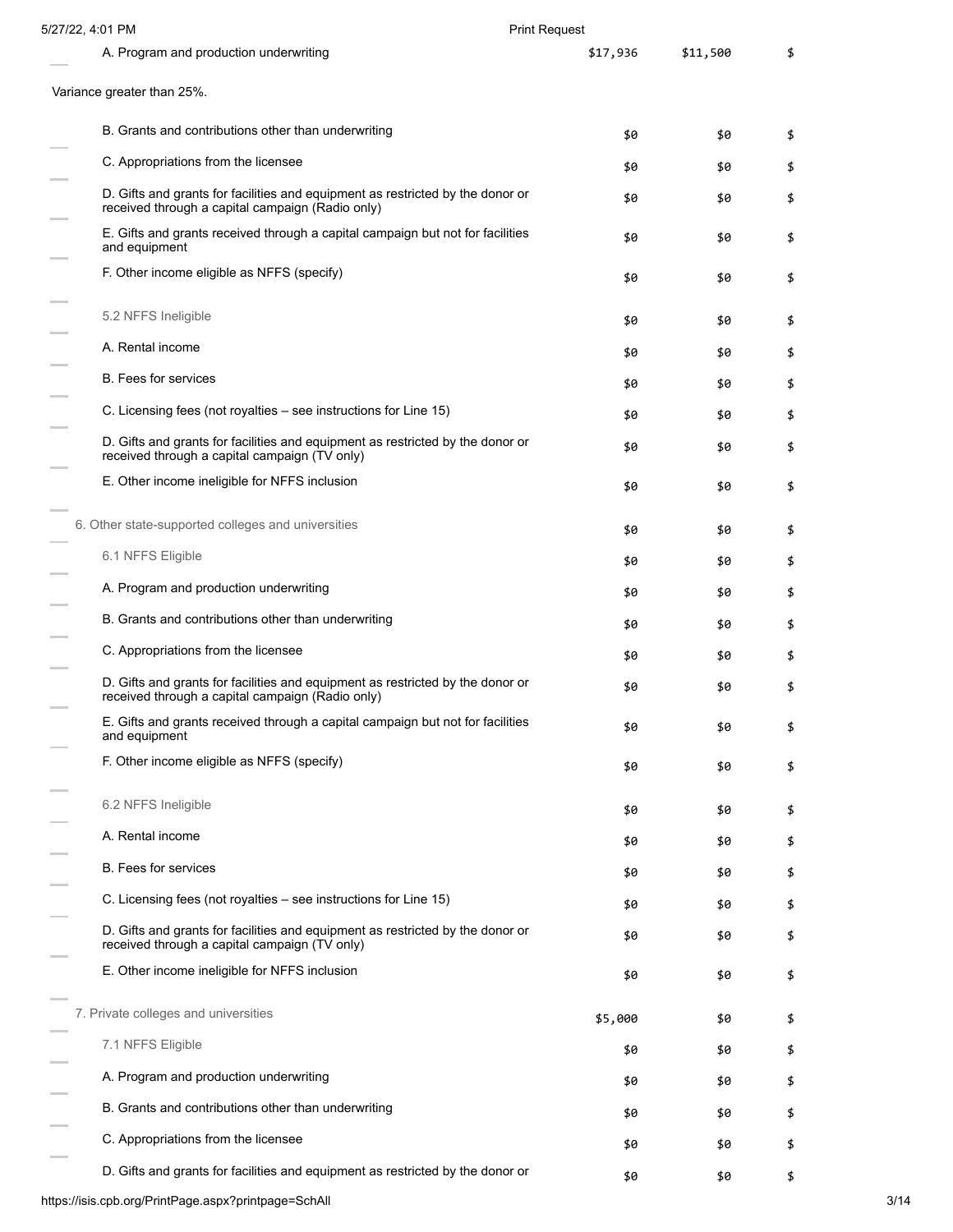| 5/27/22, 4:01 PM                                                                                                                   | <b>Print Request</b> |           |    |
|------------------------------------------------------------------------------------------------------------------------------------|----------------------|-----------|----|
| received through a capital campaign (Radio only)                                                                                   |                      |           |    |
| E. Gifts and grants received through a capital campaign but not for facilities<br>and equipment                                    | \$0                  | \$0       | \$ |
| F. Other income eligible as NFFS (specify)                                                                                         | \$0                  | \$0       | \$ |
| 7.2 NFFS Ineligible                                                                                                                | \$5,000              | \$0       | \$ |
| Variance greater than 25%.                                                                                                         |                      |           |    |
| A. Rental income                                                                                                                   | \$0                  | \$0       | \$ |
| <b>B.</b> Fees for services                                                                                                        | \$0                  | \$0       | \$ |
| C. Licensing fees (not royalties – see instructions for Line 15)                                                                   | \$5,000              | \$0       | \$ |
| Variance greater than 25%.                                                                                                         |                      |           |    |
| D. Gifts and grants for facilities and equipment as restricted by the donor or<br>received through a capital campaign (TV only)    | \$0                  | \$0       | \$ |
| E. Other income ineligible for NFFS inclusion                                                                                      | \$0                  | \$0       | \$ |
| 8. Foundations and nonprofit associations                                                                                          | \$776,174            | \$751,476 | \$ |
| 8.1 NFFS Eligible                                                                                                                  | \$770,829            | \$746,726 | \$ |
| A. Program and production underwriting                                                                                             | \$701,610            | \$689,880 | \$ |
| B. Grants and contributions other than underwriting                                                                                | \$69,219             | \$56,846  | \$ |
| C. Gifts and grants for facilities and equipment as restricted by the donor or<br>received through a capital campaign (Radio only) | \$0                  | \$0       | \$ |
| D. Gifts and grants received through a capital campaign but not for facilities<br>and equipment                                    | \$0                  | \$0       | \$ |
| E. Other income eligible as NFFS (specify)                                                                                         | \$0                  | \$0       | \$ |
| 8.2 NFFS Ineligible                                                                                                                | \$5,345              | \$4,750   | \$ |
| A. Rental income                                                                                                                   | \$0                  | \$0       | \$ |
| <b>B.</b> Fees for services                                                                                                        | \$0                  | \$0       | \$ |
| C. Licensing fees (not royalties - see instructions for Line 15)                                                                   | \$5,345              | \$4,750   | \$ |
| D. Gifts and grants for facilities and equipment as restricted by the donor or<br>received through a capital campaign (TV only)    | \$0                  | \$0       | \$ |
| E. Other income ineligible for NFFS inclusion                                                                                      | \$0                  | \$0       | \$ |
| 9. Business and Industry                                                                                                           | \$427,043            | \$399,786 | \$ |
| 9.1 NFFS Eligible                                                                                                                  | \$376,088            | \$379,751 | \$ |
| A. Program and production underwriting                                                                                             | \$358,509            | \$358,386 | \$ |
| B. Grants and contributions other than underwriting                                                                                | \$17,579             | \$21,365  | \$ |
| C. Gifts and grants for facilities and equipment as restricted by the donor or<br>received through a capital campaign (Radio only) | \$0                  | \$0       | \$ |
| D. Gifts and grants received through a capital campaign but not for facilities<br>and equipment                                    | \$0                  | \$0       | \$ |
| E. Other income eligible as NFFS (specify)                                                                                         | \$0                  | \$0       | \$ |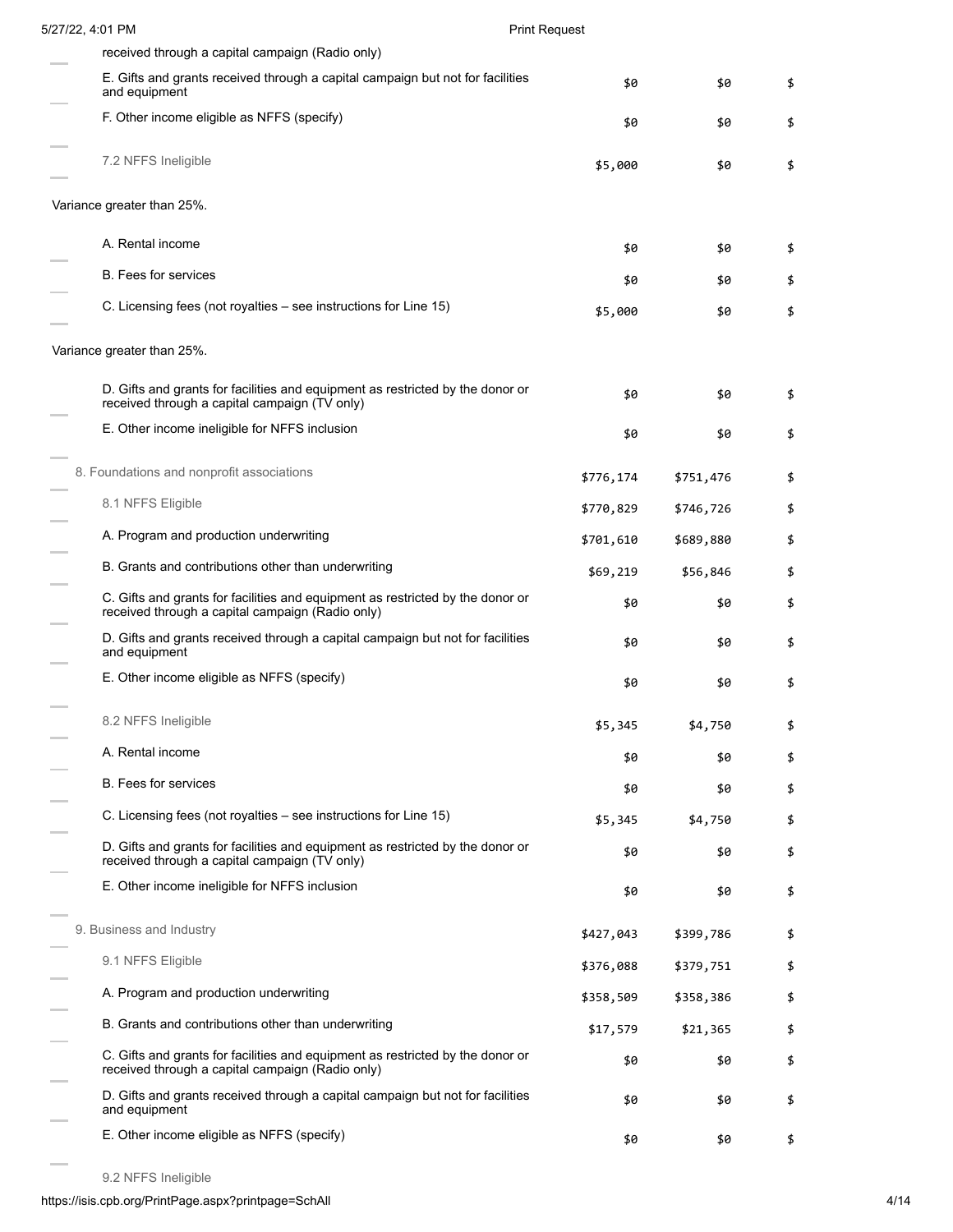| 5/27/22, 4:01 PM                                                                                                                                                             |                          |           | <b>Print Request</b>     |                          |          |  |
|------------------------------------------------------------------------------------------------------------------------------------------------------------------------------|--------------------------|-----------|--------------------------|--------------------------|----------|--|
|                                                                                                                                                                              |                          |           | \$50,955                 | \$20,035                 | \$       |  |
| Variance greater than 25%.                                                                                                                                                   |                          |           |                          |                          |          |  |
| A. Rental income                                                                                                                                                             |                          |           | \$0                      | \$0                      | \$       |  |
| <b>B.</b> Fees for services                                                                                                                                                  |                          |           | \$4,000                  | \$19,539                 | \$       |  |
| Variance greater than 25%.                                                                                                                                                   |                          |           |                          |                          |          |  |
| C. Licensing fees (not royalties – see instructions for Line 15)                                                                                                             |                          |           | \$20,319                 | \$0                      | \$       |  |
| Variance greater than 25%.                                                                                                                                                   |                          |           |                          |                          |          |  |
| D. Gifts and grants for facilities and equipment as restricted by the donor or<br>received through a capital campaign (TV only)                                              |                          |           | \$26,475                 | \$0                      | \$       |  |
| Variance greater than 25%.                                                                                                                                                   |                          |           |                          |                          |          |  |
| E. Other income ineligible for NFFS inclusion                                                                                                                                |                          |           | \$161                    | \$496                    | \$       |  |
| <b>Description</b><br><b>Amount</b><br>Recycling                                                                                                                             | <b>Revision</b><br>\$496 | \$        |                          |                          |          |  |
| Variance greater than 25%.<br>10. Memberships and subscriptions (net of membership bad debt expense)<br>10.1 NFFS Exclusion – Fair market value of premiums that are not of  |                          |           | \$3,306,297<br>\$171,717 | \$3,530,022<br>\$195,055 | \$<br>\$ |  |
| insubstantial value<br>10.2 NFFS Exclusion - All bad debt expenses from NFFS eligible revenues<br>including but not limited to pledges, underwriting, and membership (unless |                          |           | \$0                      | \$0                      | \$       |  |
| netted elsewhere in Schedule A)                                                                                                                                              | 2020 data                | 2021 data |                          |                          |          |  |
| 10.3 Total number of contributors.                                                                                                                                           | 21,874                   | 23,289    |                          |                          |          |  |
| 11. Revenue from Friends groups less any revenue included on line 10                                                                                                         | 2020 data                | 2021 data | \$0                      | \$0                      | \$       |  |
| 11.1 Total number of Friends<br>contributors.                                                                                                                                | 0                        | 0         |                          |                          |          |  |
| 12. Subsidiaries and other activities unrelated to public broadcasting (See<br>instructions)                                                                                 |                          |           | \$5,490                  | \$1,676                  | \$       |  |
| Variance greater than 25%.                                                                                                                                                   |                          |           |                          |                          |          |  |
| A. Nonprofit subsidiaries involved in telecommunications activities                                                                                                          |                          |           | \$0                      | \$0                      | \$       |  |
| B. NFFS Ineligible - Nonprofit subsidiaries not involved in telecommunications<br>activities                                                                                 |                          |           | \$0                      | \$0                      | \$       |  |
| C. NFFS Ineligible - For-profit subsidiaries regardless of the nature of its<br>activities                                                                                   |                          |           | \$0                      | \$0                      | \$       |  |
| D. NFFS Ineligible - Other activities unrelated to public brodcasting                                                                                                        |                          |           | \$5,490                  | \$1,676                  | \$       |  |
| Variance greater than 25%.                                                                                                                                                   |                          |           |                          |                          |          |  |

**Form of Revenue 2020 data 2021 data Revision** 13. Auction revenue (see instructions for Line 13) **\$0** \$14,307 \$ A. Gross auction revenue  $\frac{1}{2}$  \$19,665 \$ B. Direct auction expenses  $\frac{1}{2}$  \$5,358 \$

https://isis.cpb.org/PrintPage.aspx?printpage=SchAll 5/14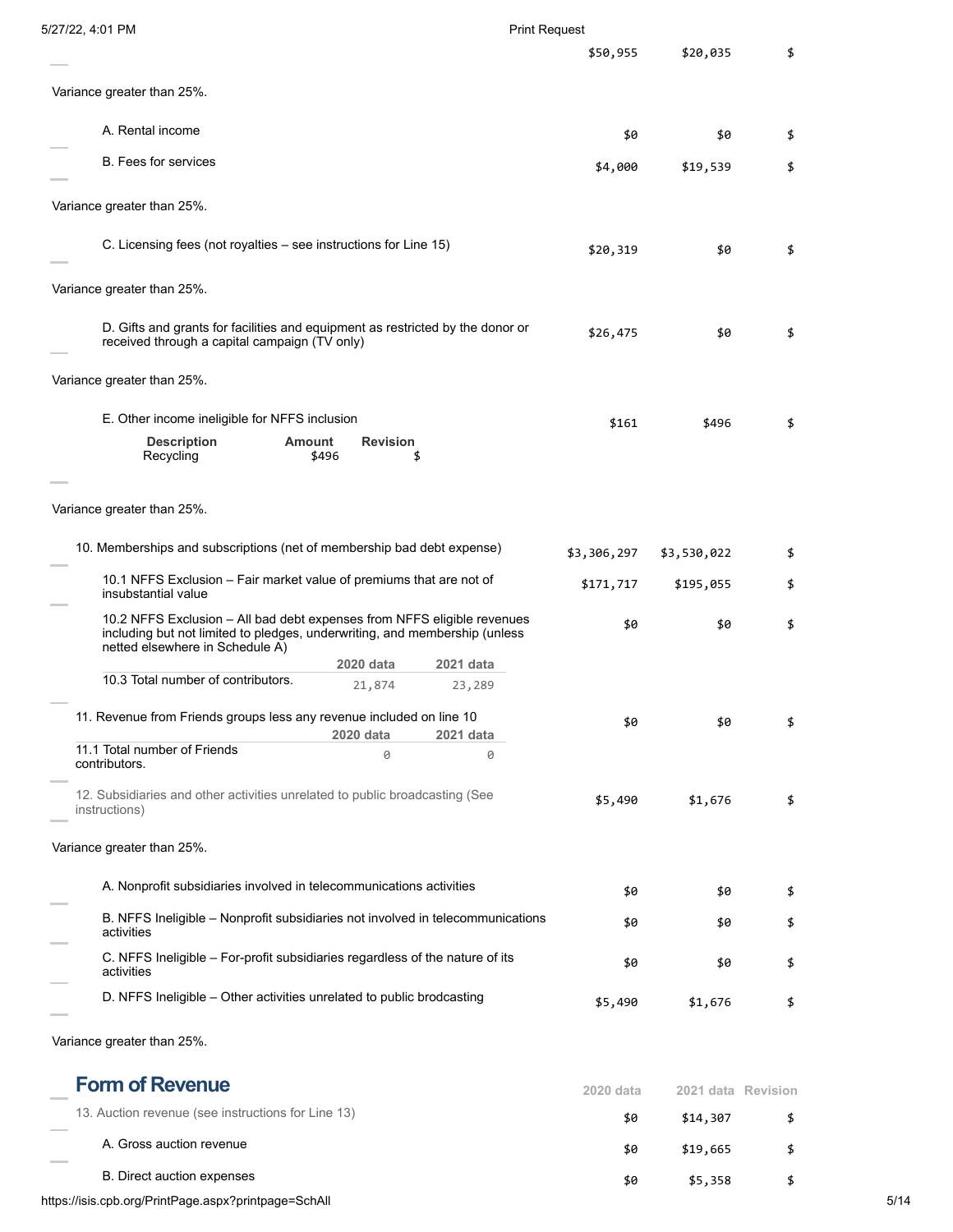| 5/27/22, 4:01 PM                                                                                                                             | <b>Print Request</b> |             |    |
|----------------------------------------------------------------------------------------------------------------------------------------------|----------------------|-------------|----|
| 14. Special fundraising activities (see instructions for Line 14)                                                                            | \$12,789             | \$23,314    | \$ |
| A. Gross special fundraising revenues                                                                                                        | \$12,789             | \$23,314    | \$ |
| Variance greater than 25%.                                                                                                                   |                      |             |    |
| B. Direct special fundraising expenses                                                                                                       | \$0                  | \$0         | \$ |
| 15. Passive income                                                                                                                           | \$33,301             | \$113,458   | \$ |
| A. Interest and dividends (other than on endowment funds)                                                                                    | \$24,858             | \$2,133     | \$ |
| Variance greater than 25%.                                                                                                                   |                      |             |    |
| <b>B.</b> Royalties                                                                                                                          | \$2,031              | \$1,824     | \$ |
| C. PBS or NPR pass-through copyright royalties                                                                                               | \$6,412              | \$109,501   | \$ |
| Variance greater than 25%.                                                                                                                   |                      |             |    |
| 16. Gains and losses on investments, charitable trusts and gift annuities and sale<br>of other assets (other than endowment funds)           | \$361                | \$-795      | \$ |
| A. Gains from sales of property and equipment (do not report losses)                                                                         | \$0                  | \$0         | \$ |
| B. Realized gains/losses on investments (other than endowment funds)                                                                         | \$0                  | \$0         | \$ |
| C. Unrealized gains/losses on investments and actuarial gains/losses on<br>charitable trusts and gift annuities (other than endowment funds) | \$361                | $$-795$     | \$ |
| Variance greater than 25%.                                                                                                                   |                      |             |    |
| 17. Endowment revenue                                                                                                                        | \$32,055             | \$1,665,552 |    |
| A. Contributions to endowment principal                                                                                                      | \$279                | \$2,808     | \$ |
| Variance greater than 25%.                                                                                                                   |                      |             |    |
| B. Interest and dividends on endowment funds                                                                                                 | \$123,249            | \$113,160   | \$ |
| C. Realized net investment gains and losses on endowment funds (if this is a<br>negative amount, add a hyphen, e.g., "-1,765")               | \$0                  | \$0         | \$ |
| D. Unrealized net investment gains and losses on endowment funds (if this is<br>a negative amount, add a hyphen, e.g., "-1,765")             | $$-91,473$           | \$1,549,584 | \$ |
| Variance greater than 25%.                                                                                                                   |                      |             |    |
| 18. Capital fund contributions from individuals (see instructions)                                                                           | \$0                  | \$0         | \$ |
| A. Facilities and equipment (except funds received from federal or public<br>broadcasting sources)                                           | \$0                  | \$0         | \$ |
| <b>B.</b> Other                                                                                                                              | \$0                  | \$0         | \$ |
| 19. Gifts and bequests from major individual donors<br>2020 data<br>2021 data                                                                | \$1,289,090          | \$581,606   | \$ |
| 19.1 Total number of major individual<br>38<br>27<br>donors                                                                                  |                      |             |    |
| Variance greater than 25%.                                                                                                                   |                      |             |    |
| 20. Other Direct Revenue                                                                                                                     | \$7,100              | \$315,815   |    |
| <b>Revision</b><br><b>Description</b><br><b>Amount</b>                                                                                       |                      |             |    |

# https://isis.cpb.org/PrintPage.aspx?printpage=SchAll 6/14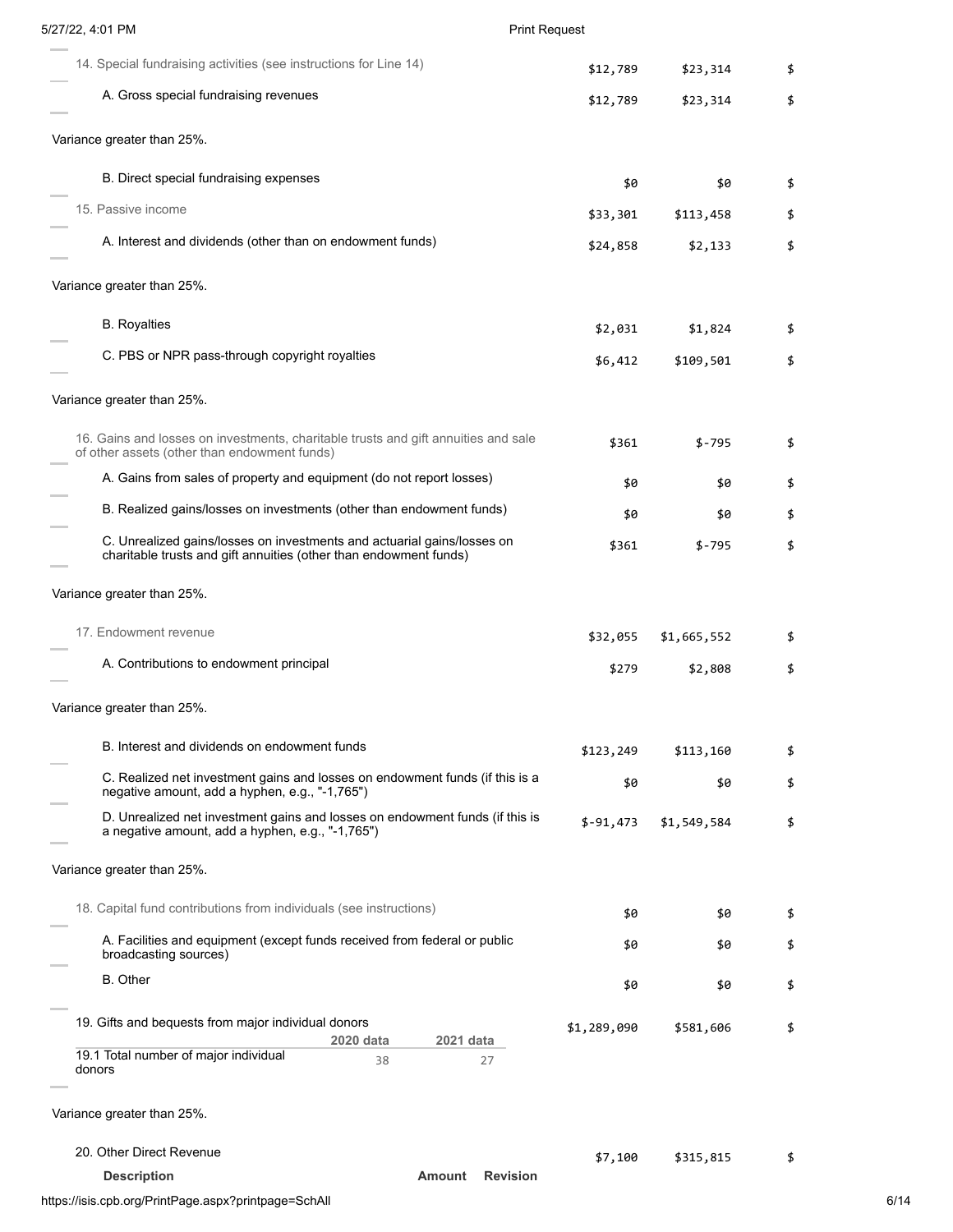| 5/27/22, 4:01 PM                                                                                                                                                                                       |                                |                      | <b>Print Request</b>  |             |                           |    |
|--------------------------------------------------------------------------------------------------------------------------------------------------------------------------------------------------------|--------------------------------|----------------------|-----------------------|-------------|---------------------------|----|
| <b>Description</b><br>Honorarium                                                                                                                                                                       |                                | Amount<br>\$100      | <b>Revision</b><br>\$ |             |                           |    |
| <b>Exclusion Description</b><br>Amount<br>Revenue from non-<br>broadcast activities that<br>fail to meet exception<br>criteria                                                                         | <b>Revision</b><br>\$100<br>\$ |                      |                       |             |                           |    |
| Operating Grant from Individual<br>Underwriting Contracts from Individuals                                                                                                                             |                                | \$5,880<br>\$300,000 | \$<br>\$              |             |                           |    |
| Memorials<br>Award                                                                                                                                                                                     |                                | \$865<br>\$250       | \$<br>\$              |             |                           |    |
| <b>Exclusion Description</b><br><b>Amount</b><br>Award for Fundraising<br>Activites                                                                                                                    | <b>Revision</b><br>\$250<br>\$ |                      |                       |             |                           |    |
| Refund                                                                                                                                                                                                 |                                | \$5,855              | \$                    |             |                           |    |
| <b>Exclusion Description</b><br><b>Amount</b><br>Refunds, rebates,<br>\$5,855<br>reimbursements and<br>insurance proceeds                                                                              | <b>Revision</b><br>\$          |                      |                       |             |                           |    |
| <b>Insurance Settlement</b>                                                                                                                                                                            |                                | \$2,865              | \$                    |             |                           |    |
| <b>Exclusion Description</b><br><b>Amount</b><br>Refunds, rebates,<br>\$2,865<br>reimbursements and<br>insurance proceeds                                                                              | <b>Revision</b><br>\$          |                      |                       |             |                           |    |
| Line 21. Proceeds from the FCC Spectrum Incentive Auction, interest and<br>dividends earned on these funds, channel sharing revenues, and spectrum leases<br>A. Proceeds from sale in spectrum auction |                                |                      |                       | \$235,366   | \$0                       | \$ |
|                                                                                                                                                                                                        |                                |                      |                       | \$0         | \$0                       | \$ |
| B. Interest and dividends earned on spectrum auction related revenue                                                                                                                                   |                                |                      |                       | \$0         | \$0                       | \$ |
| C. Payments from spectrum auction speculators                                                                                                                                                          |                                |                      |                       | \$0         | \$0                       | \$ |
| D. Channel sharing and spectrum leases revenues                                                                                                                                                        |                                |                      |                       | \$0         | \$0                       | \$ |
| E. Spectrum repacking funds                                                                                                                                                                            |                                |                      |                       | \$235,366   | \$0                       | \$ |
| Variance greater than 25%.                                                                                                                                                                             |                                |                      |                       |             |                           |    |
| 22. Total Revenue (Sum of lines 1 through 12, 13.A, 14.A, and 15 through 21)                                                                                                                           |                                |                      |                       |             | \$11,636,720 \$13,102,538 | \$ |
| Click here to view all NFFS Eligible revenue on Lines 3 through 9.                                                                                                                                     |                                |                      |                       |             |                           |    |
| Click here to view all NFFS Ineligible revenue on Lines 3 through 9.                                                                                                                                   |                                |                      |                       |             |                           |    |
| <b>Adjustments to Revenue</b>                                                                                                                                                                          |                                |                      |                       | 2020 data   | 2021 data Revision        |    |
| 23. Federal revenue from line 1.                                                                                                                                                                       |                                |                      |                       | \$74,750    | \$642,820                 | \$ |
|                                                                                                                                                                                                        |                                |                      |                       |             |                           |    |
| Variance greater than 25%.                                                                                                                                                                             |                                |                      |                       |             |                           |    |
| 24. Public broadcasting revenue from line 2.                                                                                                                                                           |                                |                      |                       | \$2,119,297 | \$2,454,040               | \$ |
| 25. Capital funds exclusion-TV (3.2D, 4.2D, 5.2D, 6.2D, 7.2D, 8.2D, 9.2D, 18A)                                                                                                                         |                                |                      |                       | \$769,640   | \$180,040                 | \$ |
| Variance greater than 25%.                                                                                                                                                                             |                                |                      |                       |             |                           |    |
| 26. Revenue on line 20 not meeting the source, form, purpose, or recipient criteria                                                                                                                    |                                |                      |                       | \$4,274     | \$9,070                   | \$ |

Variance greater than 25%.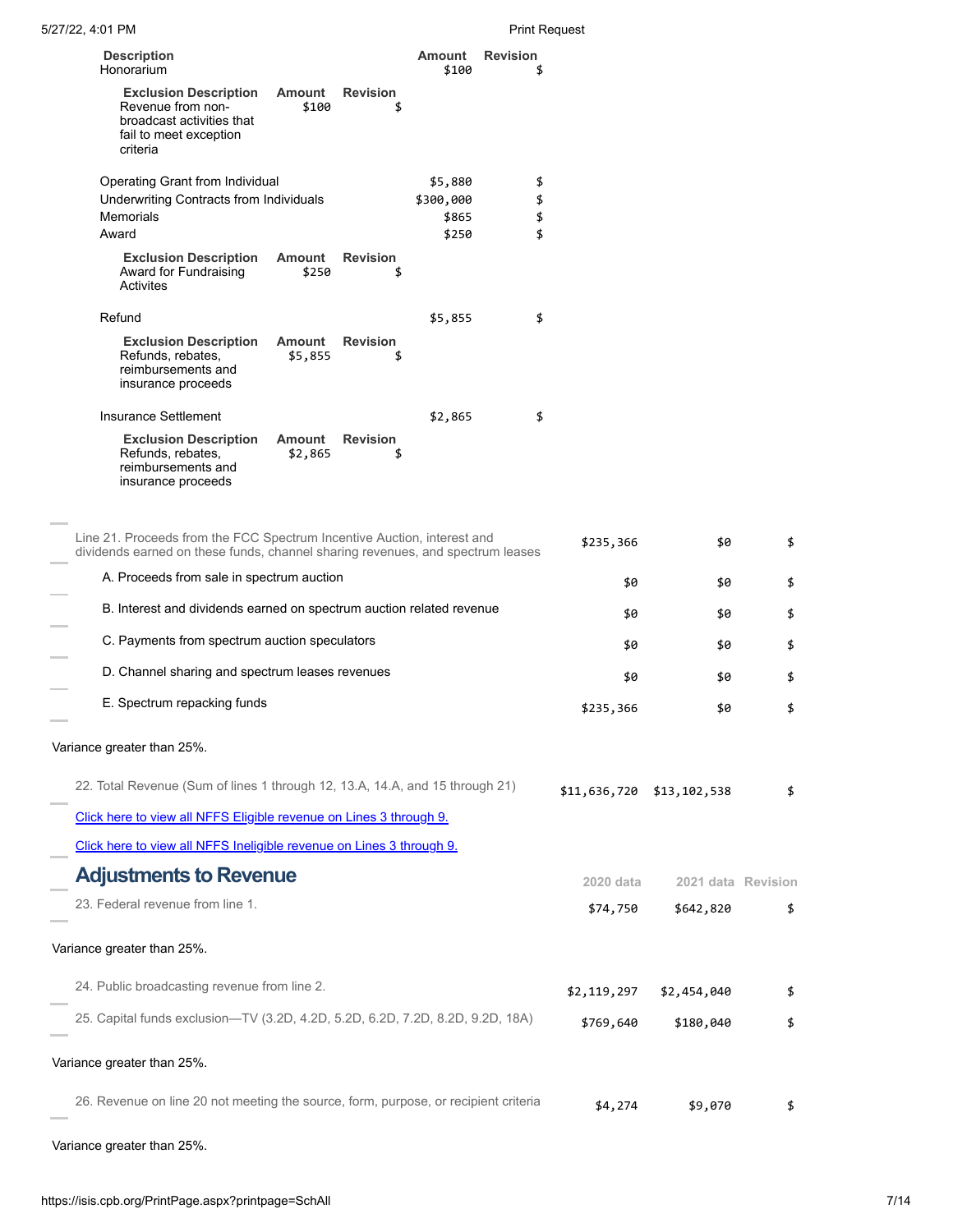| 5/27/22, 4:01 PM                                                                                                                                         |             |                                                                                | <b>Print Request</b> |             |             |    |
|----------------------------------------------------------------------------------------------------------------------------------------------------------|-------------|--------------------------------------------------------------------------------|----------------------|-------------|-------------|----|
| 27. Other automatic subtractions from total revenue                                                                                                      |             |                                                                                |                      | \$359,116   | \$1,775,963 | \$ |
|                                                                                                                                                          |             | A. Auction expenses – limited to the lesser of lines 13a or 13b                |                      | \$0         | \$5,358     | \$ |
| 14b                                                                                                                                                      |             | B. Special fundraising event expenses - limited to the lesser of lines 14a or  |                      | \$0         | \$0         | \$ |
| C. Gains from sales of property and equipment - line 16a                                                                                                 |             |                                                                                |                      | \$0         | \$0         | \$ |
| 16b                                                                                                                                                      |             | D. Realized gains/losses on investments (other than endowment funds) – line    |                      | \$0         | \$0         | \$ |
| $funds$ ) – line 16c                                                                                                                                     |             | E. Unrealized investment and actuarial gains/losses (other than endowment      |                      | \$361       | \$-795      | \$ |
| Variance greater than 25%.                                                                                                                               |             |                                                                                |                      |             |             |    |
| line 17c, line 17d                                                                                                                                       |             | F. Realized and unrealized net investment gains/losses on endowment funds -    |                      | $$-91,473$  | \$1,549,584 | \$ |
| Variance greater than 25%.                                                                                                                               |             |                                                                                |                      |             |             |    |
| G. Rental income (3.2A, 4.2A, 5.2A, 6.2A, 7.2A, 8.2A, 9.2A)                                                                                              |             |                                                                                |                      | \$2,830     | \$0         | \$ |
| Variance greater than 25%.                                                                                                                               |             |                                                                                |                      |             |             |    |
|                                                                                                                                                          |             | H. Fees for services (3.2B, 4.2B, 5.2B, 6.2B, 7.2B, 8.2B, 9.2B)                |                      | \$4,000     | \$19,839    | \$ |
| Variance greater than 25%.                                                                                                                               |             |                                                                                |                      |             |             |    |
| I. Licensing Fees (3.2C, 4.2C, 5.2C, 6.2C, 7.2C, 8.2C, 9.2C)                                                                                             |             |                                                                                |                      | \$30,664    | \$4,750     | \$ |
| Variance greater than 25%.                                                                                                                               |             |                                                                                |                      |             |             |    |
|                                                                                                                                                          |             | J. Other revenue ineligible as NFFS (3.2E, 4.2E, 5.2E, 6.2E, 7.2E, 8.2E, 9.2E) |                      | \$161       | \$496       |    |
| Variance greater than 25%.                                                                                                                               |             |                                                                                |                      |             |             |    |
| K. FMV of high-end premiums (Line 10.1)                                                                                                                  |             |                                                                                |                      | \$171,717   | \$195,055   | \$ |
| to pledges, underwriting, and membership (Line 10.2)                                                                                                     |             | L. All bad debt expenses from NFFS eligible revenues including but not limited |                      | \$0         | \$0         | \$ |
| 12.C, 12.D                                                                                                                                               |             | M. Revenue from subsidiaries and other activities ineligible as NFFS (12.B,    |                      | \$5,490     | \$1,676     | \$ |
| Variance greater than 25%.                                                                                                                               |             |                                                                                |                      |             |             |    |
|                                                                                                                                                          |             | N. Proceeds from spectrum auction and related revenues from line 21.           |                      | \$235,366   | \$0         | \$ |
| Variance greater than 25%.                                                                                                                               |             |                                                                                |                      |             |             |    |
| 28. Total Direct Nonfederal Financial Support (Line 22 less Lines 23 through<br>27). (Forwards to line 1 of the Summary of Nonfederal Financial Support) |             |                                                                                |                      | \$8,309,643 | \$8,040,605 | \$ |
| Comments                                                                                                                                                 |             |                                                                                |                      |             |             |    |
| Comment                                                                                                                                                  | Name        | Date                                                                           | <b>Status</b>        |             |             |    |
| IdahoPTV received \$324,430<br>in GEERS funding (CFDA<br>84.425C) with the financial<br>statements reflecting an<br>additional \$41,275 in GEERS         | Dave Taylor | 1/27/2022                                                                      | Note                 |             |             |    |

funding receivable.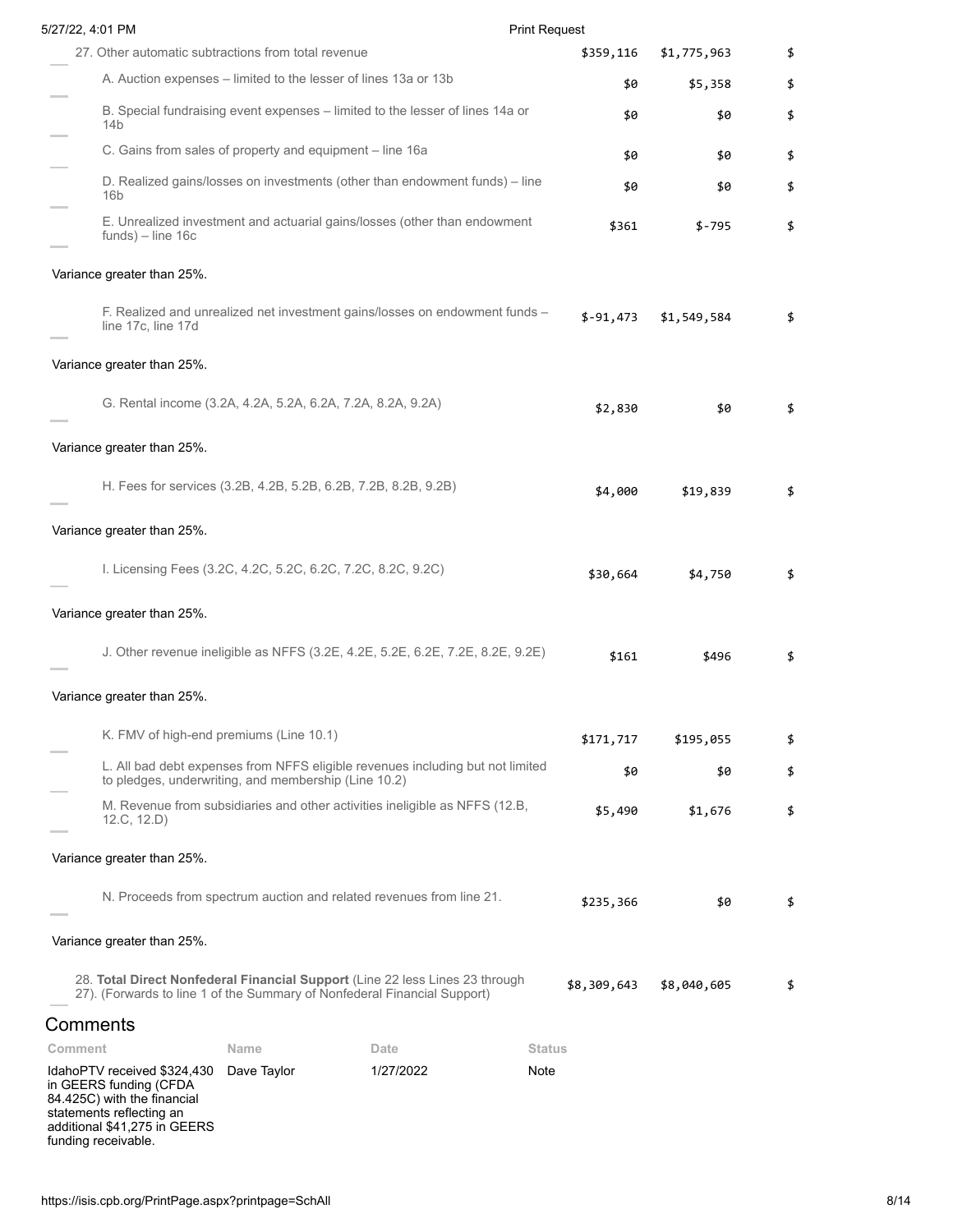| 5/27/22, 4:01 PM                                                                                                                                                                                                                                                                                                                                                                                                                                                                                             |             |           | Print Request |
|--------------------------------------------------------------------------------------------------------------------------------------------------------------------------------------------------------------------------------------------------------------------------------------------------------------------------------------------------------------------------------------------------------------------------------------------------------------------------------------------------------------|-------------|-----------|---------------|
| Comment                                                                                                                                                                                                                                                                                                                                                                                                                                                                                                      | Name        | Date      | Status        |
| IdahoPTV was the sub-<br>recipient of a \$95,000 federal<br>planning grant through the<br>Idaho Association for the<br>Education of Young Children<br>(IDAEYC) from the U.S.<br>Department of Health and<br>Human Services,<br>Administration for Children<br>and Families (CFDA 93.434).<br>The purpose of the funds is to<br>produce videos, develop a<br>media campaign and online<br>training modules which will aid<br>in the development of<br>preschool-aged children from<br>birth through age five. | Dave Taylor | 1/27/2022 | Note          |
| IdahoPTV received funding via Dave Taylor<br>the State of Idaho from the<br>U.S. Department of<br>Education's Governor's<br><b>Emergency Education Relief</b><br>(GEER) Fund (CFDA<br>84.425C). The Idaho State<br>Board of Education (SBOE)<br>acted as the fiscal agent for<br>these funds. The SBOE asked<br>IdahoPTV to expand access<br>and delivery of remote<br>curriculum and instruction to<br>kindergarten through 6th<br>grade students during the<br>COVID-19 pandemic.                          |             | 1/27/2022 | <b>Note</b>   |
| The State of Idaho received a Dave Taylor<br>portion of the Coronavirus Aid,<br>Relief, and Economic Security<br>(CARES) Act funds and set-up<br>a process for State Agencies<br>to apply for reimbursement for<br>expenses incurred because of<br>the coronavirus disease 2019<br>(COVID-19) pandemic.<br>IdahoPTV received<br>reimbursements totaling<br>\$148,410 during the reporting<br>period.                                                                                                         |             | 1/27/2022 | Note          |
| Due to COVID19 and the need Dawn Rose<br>for social distancing, many of<br>the activities for the PBS<br><b>Teacher Community Project</b><br>and Parent Engagement<br>grants were cancelled. This<br>reduced the expenses and<br>need for reimbursement. The<br>PBS TCP grant ended during<br>FY21.                                                                                                                                                                                                          |             | 1/31/2022 | Note          |
| IdahoPTV received \$619,306<br>from CPB though the<br>American Rescue grant.                                                                                                                                                                                                                                                                                                                                                                                                                                 | Dawn Rose   | 1/31/2022 | Note          |
| The recovery of the stock<br>market from the COVID<br>pandemic in SFY 2021. The<br>DOW increased by about 35%<br>from 6/30/2020 to 6/30/2021.                                                                                                                                                                                                                                                                                                                                                                | Dave Taylor | 1/31/2022 | Note          |
|                                                                                                                                                                                                                                                                                                                                                                                                                                                                                                              | Dawn Rose   | 2/1/2022  | Note          |
| In FY 21 IdahoPTV received<br>an appropriation from the state<br>for \$180,340 for capital items.                                                                                                                                                                                                                                                                                                                                                                                                            | Dawn Rose   | 2/1/2022  | Note          |

In FY 20 IdahoPTV received an appropriation from the state for \$743,165.

**Schedule B WorkSheet**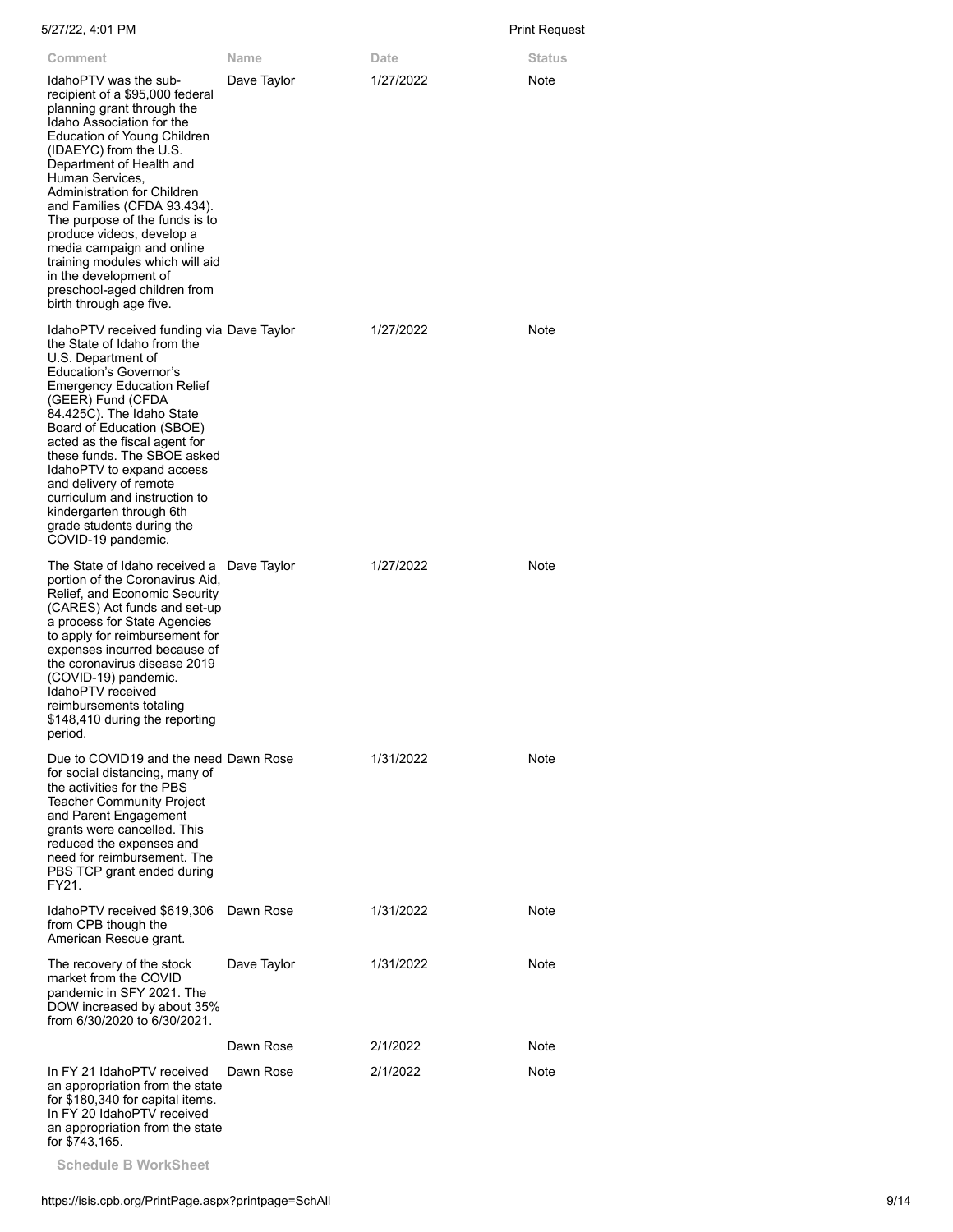## 5/27/22, 4:01 PM Print Request

**Idaho Public Television(1750) Boise, ID**

# **Comments**

| Comment                                   | Name                                                                                                            | Date |                                   | <b>Status</b> |           |                 |    |
|-------------------------------------------|-----------------------------------------------------------------------------------------------------------------|------|-----------------------------------|---------------|-----------|-----------------|----|
| <b>Occupancy List</b><br>Boise, ID        | Idaho Public Television(1750)                                                                                   |      |                                   |               |           |                 |    |
|                                           |                                                                                                                 |      | <b>Type of Occupancy Location</b> |               |           | Value           |    |
| <b>Schedule B Totals</b><br>Boise, ID     | Idaho Public Television(1750)                                                                                   |      |                                   |               |           |                 |    |
|                                           |                                                                                                                 |      | 2020 data                         |               | 2021 data |                 |    |
|                                           | 1. Total support activity benefiting station                                                                    |      |                                   | \$            | \$0       |                 | \$ |
|                                           | 2. Occupancy value                                                                                              |      |                                   |               | \$0       |                 | \$ |
|                                           | 3. Deductions: Fees paid to the licensee for overhead<br>recovery, assessment, etc.                             |      |                                   | \$            | \$0       |                 | \$ |
|                                           | 4. Deductions: Support shown on lines 1 and 2 in excess<br>of revenue reported in financial statements.         |      |                                   | \$            | \$0       |                 | \$ |
|                                           | 5. Total Indirect Administrative Support (Forwards to Line 2<br>of the Summary of Nonfederal Financial Support) |      |                                   | \$            | \$0       |                 | \$ |
|                                           | 6. Please enter an institutional type code for your licensee.                                                   |      |                                   |               |           |                 |    |
| Comments                                  |                                                                                                                 |      |                                   |               |           |                 |    |
| Comment<br><b>Schedule C</b><br>Boise, ID | Name<br>Idaho Public Television(1750)                                                                           | Date |                                   | <b>Status</b> |           |                 |    |
|                                           |                                                                                                                 |      | 2020 data                         | Donor<br>Code | 2021 data | <b>Revision</b> |    |
|                                           | 1. PROFESSIONAL SERVICES (must be eligible as NFFS)                                                             |      | \$0                               |               | \$0       | \$              |    |
| A. Legal                                  |                                                                                                                 |      | \$0                               |               | \$0       | \$              |    |
|                                           | B. Accounting and/or auditing                                                                                   |      | \$0                               |               | \$0       | \$              |    |
|                                           | C. Engineering                                                                                                  |      | \$0                               |               | \$0       | \$              |    |
|                                           | D. Other professionals (see specific line item instructions<br>in Guidelines before completing)                 |      | \$0                               |               | \$0       | \$              |    |
| NFFS)                                     | 2. GENERAL OPERATIONAL SERVICES (must be eligible as                                                            |      | \$88,002                          |               | \$77,652  | \$              |    |
| facilities)                               | A. Annual rental value of space (studios, offices, or tower                                                     |      | SU \$77,652                       | SU            | \$77,652  | \$              |    |
|                                           | B. Annual value of land used for locating a station-owned<br>transmission tower                                 |      | \$0                               |               | \$0       | \$              |    |
|                                           | C. Station operating expenses                                                                                   |      | FD \$10,350                       |               | \$0       | \$              |    |
|                                           | Variance greater than 25%.                                                                                      |      |                                   |               |           |                 |    |
|                                           | D. Other (see specific line item instructions in Guidelines<br>before completing)                               |      | \$0                               |               | \$0       | \$              |    |
|                                           | 3. OTHER SERVICES (must be eligible as NFFS)                                                                    |      | \$950                             |               | \$0       | \$              |    |
|                                           | A. ITV or educational radio                                                                                     |      | \$0                               |               | \$0       | \$              |    |
| eTech Ohio)                               | B. State public broadcasting agencies (APBC, FL-DOE,                                                            |      | \$0                               |               | \$0       | \$              |    |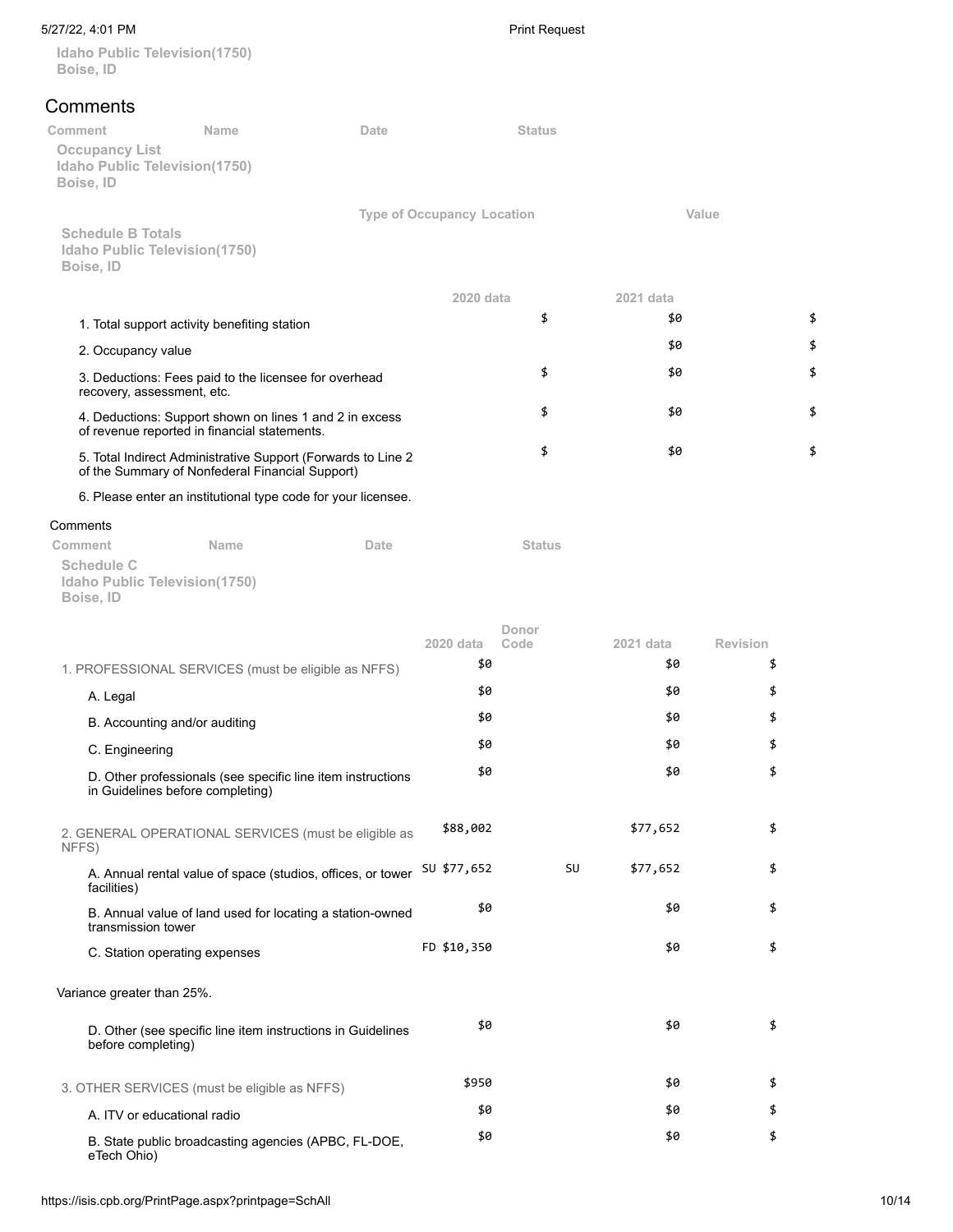| 5/27/22, 4:01 PM                                                                                                                                                                                |             | <b>Print Request</b> |           |                 |
|-------------------------------------------------------------------------------------------------------------------------------------------------------------------------------------------------|-------------|----------------------|-----------|-----------------|
|                                                                                                                                                                                                 | 2020 data   | Donor<br>Code        | 2021 data | <b>Revision</b> |
| C. Local advertising                                                                                                                                                                            | BS<br>\$950 |                      | \$0       | \$              |
| Variance greater than 25%.                                                                                                                                                                      |             |                      |           |                 |
| D. National advertising                                                                                                                                                                         | \$0         |                      | \$0       | \$              |
| 4. Total in-kind contributions - services and other assets<br>eligible as NFFS (sum of lines 1 through 3), forwards to Line<br>3a. of the Summary of Nonfederal Financial Support               | \$88,952    |                      | \$77,652  | \$              |
| 5. IN-KIND CONTRIBUTIONS INELIGIBLE AS NFFS                                                                                                                                                     | \$0         |                      | \$0       | \$              |
| A. Compact discs, records, tapes and cassettes                                                                                                                                                  | \$0         |                      | \$0       | \$              |
| <b>B.</b> Exchange transactions                                                                                                                                                                 | \$0         |                      | \$0       | \$              |
| C. Federal or public broadcasting sources                                                                                                                                                       | \$0         |                      | \$0       | \$              |
| D. Fundraising related activities                                                                                                                                                               | \$0         |                      | \$0       | \$              |
| E. ITV or educational radio outside the allowable scope of<br>approved activities                                                                                                               | \$0         |                      | \$0       | \$              |
| F. Local productions                                                                                                                                                                            | \$0         |                      | \$0       | \$              |
| G. Program supplements                                                                                                                                                                          | \$0         |                      | \$0       | \$              |
| H. Programs that are nationally distributed                                                                                                                                                     | \$0         |                      | \$0       | \$              |
| I. Promotional items                                                                                                                                                                            | \$0         |                      | \$0       | \$              |
| J. Regional organization allocations of program services                                                                                                                                        | \$0         |                      | \$0       | \$              |
| K. State PB agency allocations other than those allowed<br>on line $3(b)$                                                                                                                       | \$0         |                      | \$0       | \$              |
| L. Services that would not need to be purchased if not<br>donated                                                                                                                               | \$0         |                      | \$0       | \$              |
| M. Other                                                                                                                                                                                        | \$0         |                      | \$0       | \$              |
| 6. Total in-kind contributions - services and other assets (line 4<br>plus line 5), forwards to Schedule F, line 1c. Must agree with<br>in-kind contributions recognized as revenue in the AFS. | \$88,952    |                      | \$77,652  | \$              |
| Comments                                                                                                                                                                                        |             |                      |           |                 |
| Comment<br>Name<br>Date<br><b>Schedule D</b><br>Idaho Public Television(1750)<br>Boise, ID                                                                                                      |             | <b>Status</b>        |           |                 |
|                                                                                                                                                                                                 |             | Donor                |           |                 |
|                                                                                                                                                                                                 | 2020 data   | Code                 | 2021 data | <b>Revision</b> |
| 1. Land (must be eligible as NFFS)                                                                                                                                                              | \$          |                      | \$0       | \$              |
| 2. Building (must be eligible as NFFS)                                                                                                                                                          | \$          |                      | \$0       | \$              |
| 3. Equipment (must be eligible as NFFS)                                                                                                                                                         | \$          |                      | \$0       | \$              |
| 4. Vehicle(s) (must be eligible as NFFS)                                                                                                                                                        | \$          |                      | \$0       | \$              |
| 5. Other (specify) (must be eligible as NFFS)                                                                                                                                                   | \$          |                      | \$0       | \$              |
| 6. Total in-kind contributions - property and equipment eligible<br>as NFFS (sum of lines 1 through 5), forwards to Line 3b. of<br>the Summary of Nonfederal Financial Support                  | \$          |                      | \$0       | \$              |
| 7. IN-KIND CONTRIBUTIONS INELIGIBLE AS NFFS                                                                                                                                                     | \$          |                      | \$0       | \$              |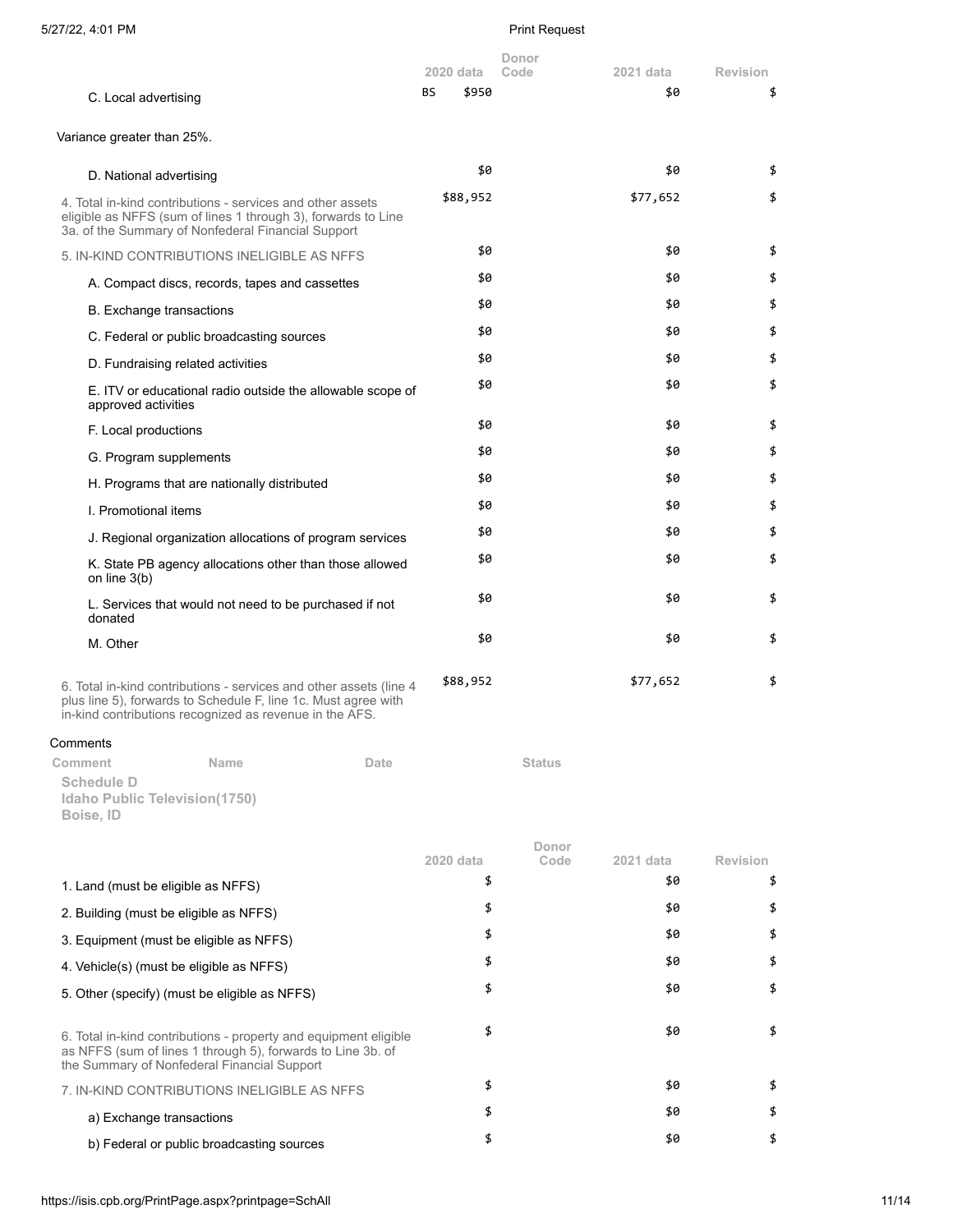|                                                                                                                                                                                              |      | Donor<br>2020 data<br>Code | 2021 data   | Revision        |
|----------------------------------------------------------------------------------------------------------------------------------------------------------------------------------------------|------|----------------------------|-------------|-----------------|
| c) TV only-property and equipment that includes new<br>facilities (land and structures), expansion of existing<br>facilities and acquisition of new equipment                                |      | \$                         | \$0         | \$              |
| d) Other (specify)                                                                                                                                                                           |      | \$                         | \$0         | \$              |
| 8. Total in-kind contributions - property and equipment (line 6<br>plus line 7), forwards to Schedule F, line 1d. Must agree with<br>in-kind contributions recognized as revenue in the AFS. |      | \$                         | \$0         | \$              |
| Comments                                                                                                                                                                                     |      |                            |             |                 |
| <b>Name</b><br>Comment<br><b>Schedule E</b><br>Idaho Public Television(1750)<br>Boise, ID                                                                                                    | Date | <b>Status</b>              |             |                 |
| <b>EXPENSES</b><br>(Operating and non-operating)                                                                                                                                             |      |                            |             |                 |
| <b>PROGRAM SERVICES</b>                                                                                                                                                                      |      | 2020 data                  | 2021 data   | <b>Revision</b> |
| 1. Programming and production                                                                                                                                                                |      | \$3,431,402                | \$3,512,077 | \$              |
| A. TV CSG                                                                                                                                                                                    |      | \$274,470                  | \$459,417   | \$              |
| <b>B.</b> TV Interconnection                                                                                                                                                                 |      | \$23,915                   | \$24,530    | \$              |
| C. Other CPB Funds                                                                                                                                                                           |      | \$322,611                  | \$355,704   | \$              |
| D. All non-CPB Funds                                                                                                                                                                         |      | \$2,810,406                | \$2,672,426 | \$              |
| 2. Broadcasting and engineering                                                                                                                                                              |      | \$2,497,077                | \$2,477,752 | \$              |
| A. TV CSG                                                                                                                                                                                    |      | \$89,450                   | \$109,379   | \$              |
| <b>B. TV Interconnection</b>                                                                                                                                                                 |      | \$0                        | \$0         | \$              |
| C. Other CPB Funds                                                                                                                                                                           |      | \$69                       | \$0         | \$              |
| D. All non-CPB Funds                                                                                                                                                                         |      | \$2,407,558                | \$2,368,373 | \$              |
| 3. Program information and promotion                                                                                                                                                         |      | \$997,663                  | \$1,369,877 | \$              |
| A. TV CSG                                                                                                                                                                                    |      | \$374,662                  | \$334,367   | \$              |
| <b>B. TV Interconnection</b>                                                                                                                                                                 |      | \$0                        | \$0         | \$              |
| C. Other CPB Funds                                                                                                                                                                           |      | \$45,655                   | \$43,733    | \$              |
| D. All non-CPB Funds                                                                                                                                                                         |      | \$577,346                  | \$991,777   | \$              |
| <b>SUPPORT SERVICES</b>                                                                                                                                                                      |      | 2020 data                  | 2021 data   | Revision        |
| 4. Management and general                                                                                                                                                                    |      | \$1,306,422                | \$1,674,183 | \$              |
| A. TV CSG                                                                                                                                                                                    |      | \$147,295                  | \$248,512   | \$              |
| B. TV Interconnection                                                                                                                                                                        |      | \$0                        | \$0         | \$              |
| C. Other CPB Funds                                                                                                                                                                           |      | \$0                        | \$0         | \$              |
| D. All non-CPB Funds                                                                                                                                                                         |      | \$1,159,127                | \$1,425,671 | \$              |
| 5. Fund raising and membership development                                                                                                                                                   |      | \$1,080,206                | \$1,133,777 | \$              |
| A. TV CSG                                                                                                                                                                                    |      | \$212,107                  | \$173,965   | \$              |
| B. TV Interconnection                                                                                                                                                                        |      | \$0                        | \$0         | \$              |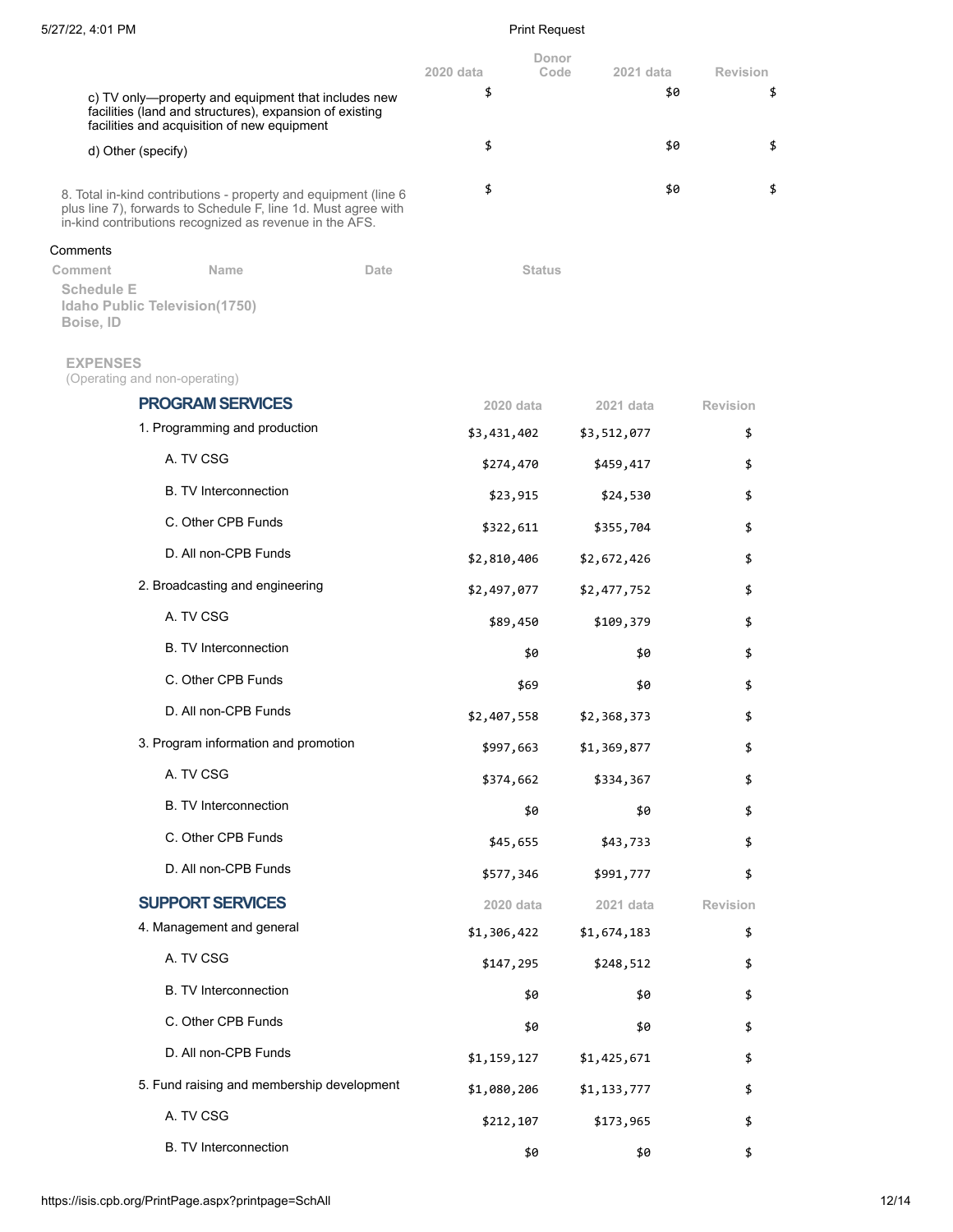|          | <b>PROGRAM SERVICES</b>                                                                                | 2020 data                | 2021 data                 | <b>Revision</b>       |
|----------|--------------------------------------------------------------------------------------------------------|--------------------------|---------------------------|-----------------------|
|          | C. Other CPB Funds                                                                                     | \$0                      | \$0                       | \$                    |
|          | D. All non-CPB Funds                                                                                   | \$868,099                | \$959,812                 | \$                    |
|          | 6. Underwriting and grant solicitation                                                                 | \$0                      | \$0                       | \$                    |
|          | A. TV CSG                                                                                              | \$0                      | \$0                       | \$                    |
|          | <b>B. TV Interconnection</b>                                                                           | \$0                      | \$0                       | \$                    |
|          | C. Other CPB Funds                                                                                     | \$0                      | \$0                       | \$                    |
|          | D. All non-CPB Funds                                                                                   | \$0                      | \$0                       | \$                    |
|          | 7. Depreciation and amortization (if not allocated to<br>functional categories in lines 1 through 6)   | \$0                      | \$0                       | \$                    |
|          | A. TV CSG                                                                                              | \$0                      | \$0                       | \$                    |
|          | <b>B.</b> TV Interconnection                                                                           | \$0                      | \$0                       | \$                    |
|          | C. Other CPB Funds                                                                                     | \$0                      | \$0                       | \$                    |
|          | D. All non-CPB Funds                                                                                   | \$0                      | \$0                       | \$                    |
|          | 8. Total Expenses (sum of lines 1 to 7) must<br>agree with audited financial statements                | \$9,312,770              | \$10,167,666              | \$                    |
|          | A. Total TV CSG (sum of Lines 1.A, 2.A, 3.A,<br>4.A, 5.A, 6.A, 7.A)                                    | \$1,097,984              | \$1,325,640               | \$                    |
|          | B. Total TV Interconnection (sum of Lines 1.B,<br>2.B, 3.B, 4.B, 5.B, 6.B, 7.B)                        | \$23,915                 | \$24,530                  | \$                    |
|          | C. Total Other CPB Funds (sum of Lines 1.C.<br>2.C, 3.C, 4.C, 5.C, 6.C, 7.C)                           | \$368,335                | \$399,437                 | \$                    |
|          | D. Total All non-CPB Funds (sum of Lines 1.D,<br>2.D, 3.D, 4.D, 5.D, 6.D, 7.D)                         | \$7,822,536              | \$8,418,059               | \$                    |
|          | <b>INVESTMENT IN CAPITAL ASSETS</b><br>Cost of capital assets purchased or donated                     |                          |                           |                       |
|          |                                                                                                        | 2020 data                | 2021 data                 | Revision              |
|          | 9. Total capital assets purchased or donated                                                           | \$882,500                | \$106,682                 | \$                    |
|          | 9a. Land and buildings                                                                                 | \$26,070                 | \$0                       | \$                    |
|          | 9b. Equipment                                                                                          | \$850,088                | \$106,682                 | \$                    |
|          | 9c. All other                                                                                          | \$6,342                  | \$0                       | \$                    |
|          | 10. Total expenses and investment in<br>capital assets (Sum of lines 8 and 9)                          | \$10,195,270             | \$10,274,348              | \$                    |
|          | <b>Additional Information</b><br>(Lines 11 + 12 must equal line 8 and Lines 13 + 14 must equal line 9) |                          |                           |                       |
|          | 11. Total expenses (direct only)                                                                       | 2020 data<br>\$9,312,770 | 2021 data<br>\$10,167,666 | <b>Revision</b><br>\$ |
|          | 12. Total expenses (indirect and in-kind)                                                              | \$0                      | \$0                       | \$                    |
|          | 13. Investment in capital assets (direct only)                                                         | \$882,500                | \$106,682                 | \$                    |
|          | 14. Investment in capital assets (indirect and in-<br>kind)                                            | \$0                      | \$0                       | \$                    |
| Comments |                                                                                                        |                          |                           |                       |
| Comment  | Name<br>Date                                                                                           | <b>Status</b>            |                           |                       |

**Schedule F Idaho Public Television(1750)**